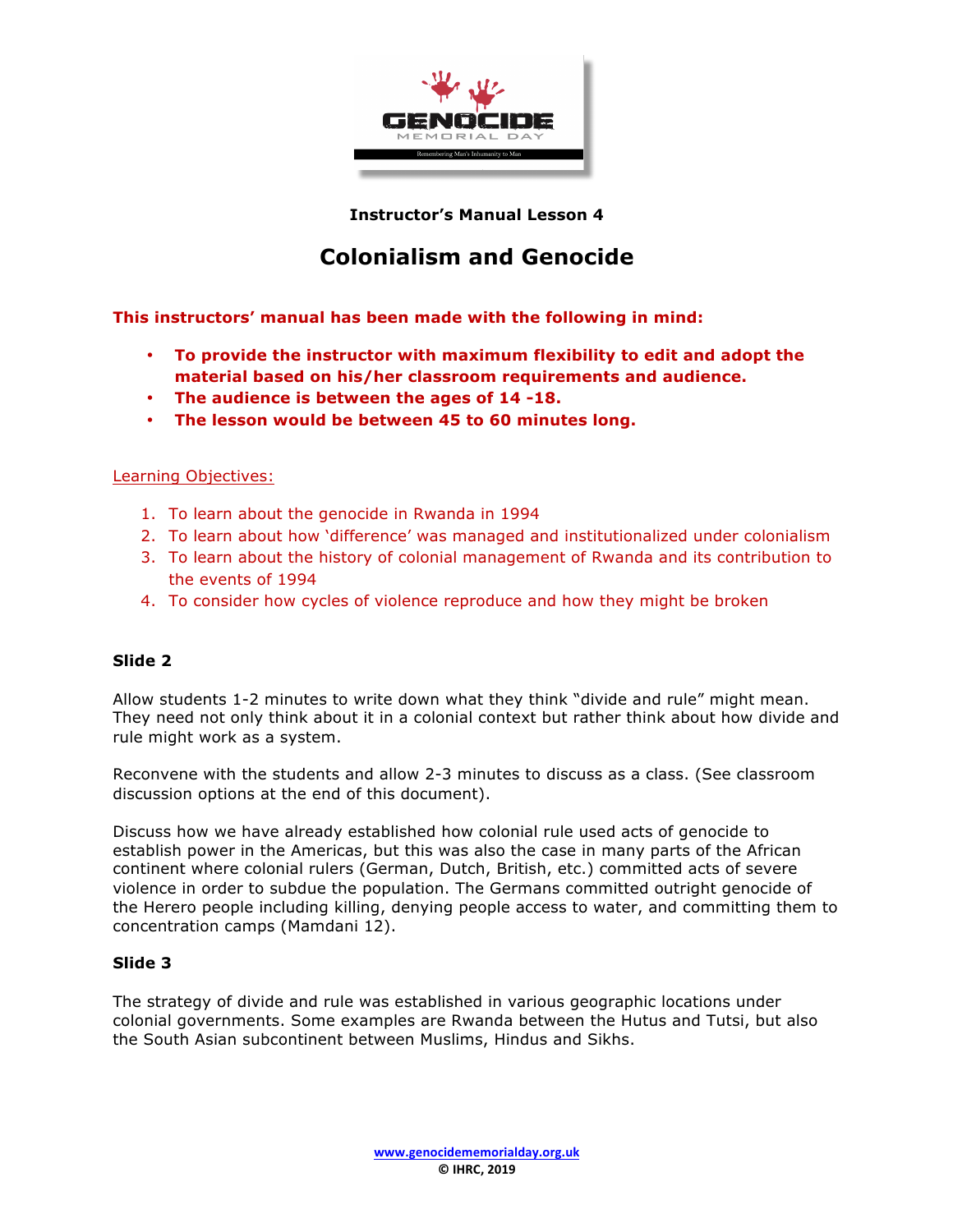## **Slide 4**

The point of this is not to suggest that division between these groups did not occur, nor is it to pretend as though these groups always got along without any acts violence, but it is rather to emphasize **how colonial rule exaggerated these differences.**

There are a number of theories of how the Hutu and Tutsi came to Rwanda, and these conversations are important when we consider colonial rule and genocide in the region. Some insist that the Hutu were Indigenous to the land, and the Tutsi were alien, others claim that there actually is not a difference between the two groups as there had always been intermarriage as well as integration.

## **Slide 5**

Allow students 3-4 minutes to discuss in pairs or small groups what they know about the genocide in Rwanda. This will not only allow them an opportunity to share their own ideas, but also hear what others know about the tragedy.

#### **Slide 6**

Reconvene for 1-2 minutes and allow students to share their thoughts on the genocide in Rwanda with the class. How students discuss this act of violence is important, because acts of violence that happen outside Western nations are often discussed without a history. These acts of violence are often framed as occurring as a result of barbarism rather than understanding how years of tension can erupt into contemporary violence.

#### **Slide 7**

Contextualize this genocide. Establish that this genocide did not happen in a vacuum and that tragedies such as what happened in Rwanda are built out of many years of tension. Colonial rule in the region reified the Tutsi as superior because, it was claimed, that they were not of the land, and buttressed racialised differences.

The late  $19<sup>th</sup>$  century and  $20<sup>th</sup>$  century obsession with 'racial' difference helped to define the separation between the Hutu and Tutsi. The Tutsi were framed by Europeans as "superior" beings because they were lighter skinned, slender, with thin noses, and facial features that were more closely related to the features of Europeans (Prunier 5-6).

Moreover, many chiefs were Tutsi prior to European colonisation, but there were a few Hutu chiefs (Prunier 12). Many of the conflicts, furthermore, occurred between Tutsi or between various geographic locations (Prunier 21). So while there were already divisions between Hutu and Tutsi, colonial rule exaggerated these differences, particularly by favoring the Tutsi, and further subjugating the Hutu.

#### **Slide 8**

Continue to contextualize this act of genocide by going through how the Hutu gained control of Rwanda.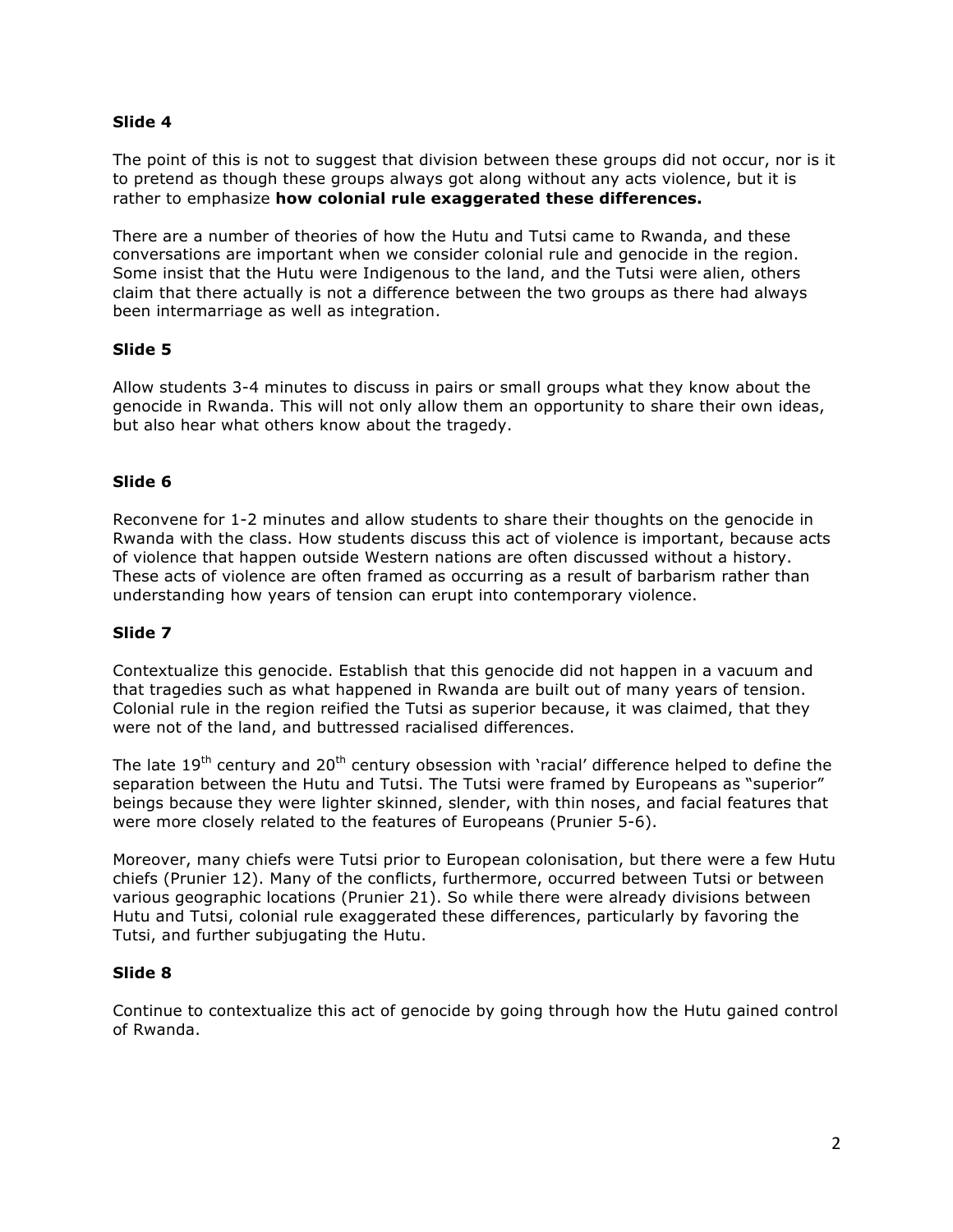## **Slide 9**

Explain how the Tutsi in Burundi committed acts of violence/genocide against the Hutu which allowed tensions to continue, and be heightened, in Rwanda.

### **Slide 10**

Go through the acts committed by the Hutu and emphasize that much of this violence was encouraged by politicians.

## **Slide 11**

Given the history that has been established in this lesson, allow students to think about how perpetrators of violence can also be victims. Provide 1-2- minutes for them to think about this.

The Hutu were historically subjugated through the violence of Tutsi rule, but also the violence of colonial rule which buttressed Tutsi "superiority."

However, this does not justify violence but it does cause us to rethink the rigid lines between victims and perpetrators.

## **Culminating Activity for Lesson 4.**

The instructor may provide reading materials on the colonial histories of division in Rwanda as well as South Asia. The instructor should ask the students to formulate two 150 – 200 word responses to the questions below after completing their readings.

#### **Case 1:**

Reflect on how the history of colonisation plays into contemporary acts of violence.

#### **Case 2:**

Reflect on the ways in which the construction of violence as something "bad" people do, can omit how victims of violence can become perpetrators of violence as well.

**Discussion Activities Suggestions** (Can be applied to any discussion questions in the lesson):

- 1. **Think-pair-share:** Students think about the question themselves and develop a response, they pair with a partner, and finally share their ideas with their partner.
- 2. **Small Groups:** Students get into groups of four and discuss the issue, the groups are then switched and two students from one group are moved to another group to discuss the new questions or expand on the previous questions.
- 3. **\*Snowball:** Two students discuss the question and join with another two students to discuss their ideas in a group of four. Then the group of four joins another group